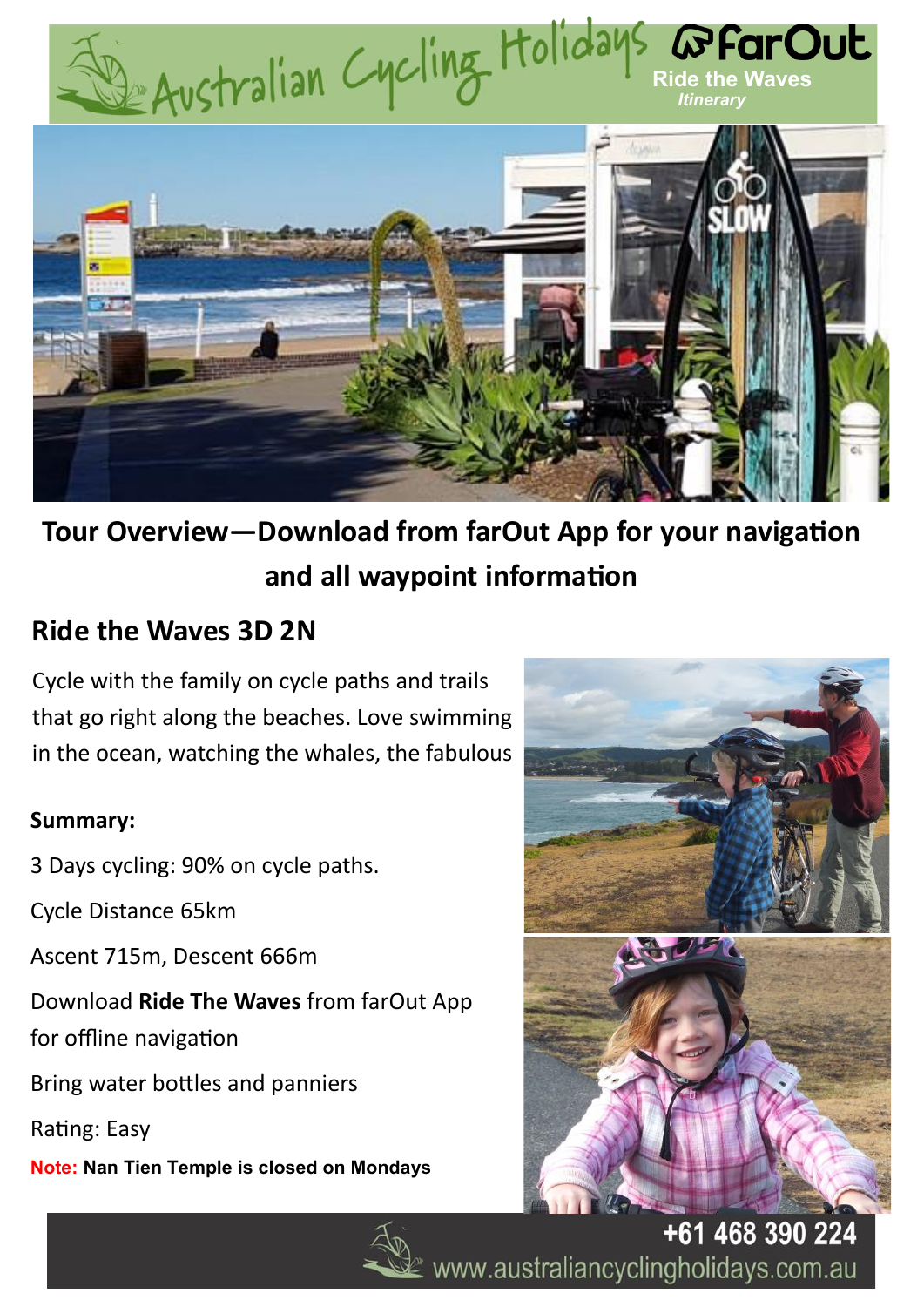

### **Ride the Waves**

farOut App is designed so that you can create and enjoy your own cycle tour, rail trail, day ride or gravel road adventure using the information that the app provides. To get you started we have put together some Itineraries for rides you might like to do yourself.

The Ride the Waves is in one of our many farOut APP networks—the **NSW - South and ACT Network**. Read the attached tour description and suggested Itinerary.

For 7 years we have been successfully running Australian Cycling Holiday tours in Gippsland and the NSW South Coast. Now we are excited to offer these tours using the farOut APP so you can plan and create your own cycling tour.

#### **Getting Started:**

Download the app from your Apple or Android store, open it up, search for cycle routes by pressing the cyclist top left and search **NSW- South and ACT network**. Then purchase the ride.

Purchase of **NSW - South and ACT Network** includes the **Ride the Waves Trail**. Which means you will get >3200km of rideable roads, paths and trails in Gippsland.

The Block—Berry is free so take a look!

#### **farOut APP gives you:**

- I. The route on quiet roads and cycle paths. With offline navigation. Like an electronic guide book.
- II. Elevations, Distance to next waypoint eg water / accommodation etc
- III. Location of accommodation, food, water, points of interest.
- IV. Location of transport that will take you and your bike
- V. Tells you the road surface and type. Gravel or sealed / path or road.
- VI. Allows you to break your journey into day stages using the 'Create Custom Route' function
- VII. The Networks allow you to choose your ride. When you get used to the app you can either ride the suggested rides or modify them using the network. Or you can create your own route. Its easy to do with videos to tell you how.

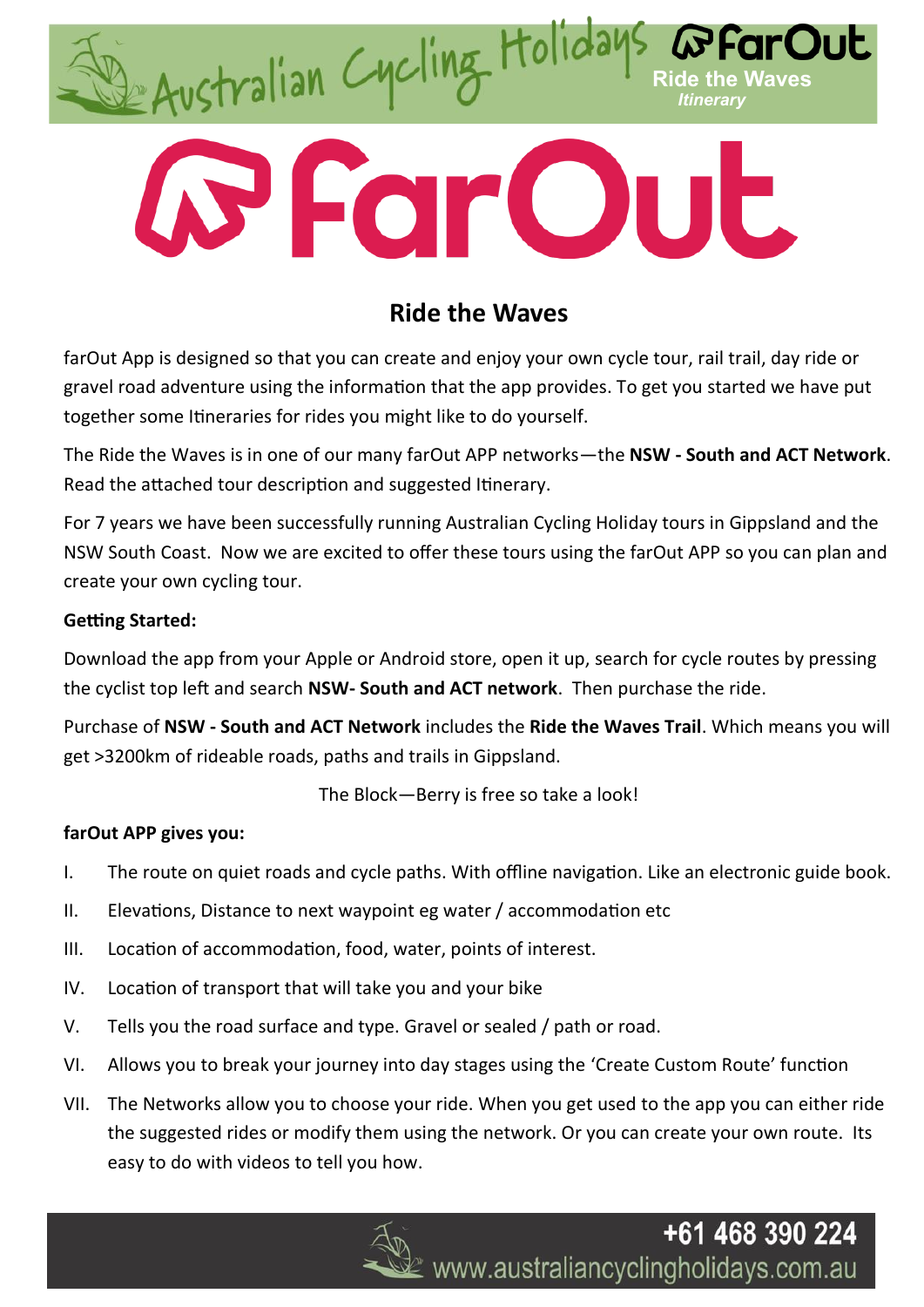

#### **Thirroul to Wollongong - 16km Cycle**

#### **The Ride**

- Your first day's cycle is very gentle perfect for getting into the swing of things.
- Take the train to Thirroul station or leave your car there.
- After a little bit of zig-zagging on quiet roads to get down to the beach, you join the Cycle Path, which takes you right into Wollongong via the beaches, lagoons and waterways of this lovely stretch of coastline.
- Generally, this cycle will only take about 2 hours of actual cycling time, leaving plenty of time for stops, swims, ice-cream breaks and other diversions.
- In warm weather, make sure that you bring your swimmers, as there are numerous places to stop for a quick dip along the way.

#### **We Love**

- Watching out for whales along the coast in winter.
- Swimming at the beaches in the sunshine.

#### **Food**

There are several cafés along the route suitable for lunch, as well as plenty of take-away options if you prefer to picnic in a park or by the beach.

#### **Fun Fact**

• Thirroul was named in 1892, The name included both "Thirroul ("cabbage tree") and "Throon" ("bush leech - 'blackfellow doctor'") in a list of Aboriginal words compiled in the early 1890s. The name "Thirroul", however, appears to be a misnomer. William Saddler (a well known Aboriginal elder from Port Kembla) complained about the "meaningless" name. He said the area was called "Throon" which meant "Bush leech". Saddler claims Aboriginal people warned their children about the large number of leeches found high on the escarpment near the site of what would later become the Excelsior Colliery.

#### **Your Wollongong Accommodation**

There is lots of cafes, supermarkets and accommodation at Wollongong. You can easily find what you need. **Novotel Northbeach Wollongong**

2-14 Cliff Rd, North Wollongong NSW 2520 Australia (02) 4224 3111



Stunning ocean views, spacious light filled rooms and a reputation for exceptional service has made Novotel Wollongong Northbeach one of New South Wales most popular getaway.

On the water's edge, just footsteps from the golden sands of North Wollongong Beach, you will have breakfast and a welcome drink include in your package. The hotel is close by cafes, local attractions and the CBD.



+61 468 390 224 www.australiancyclingholidays.com.au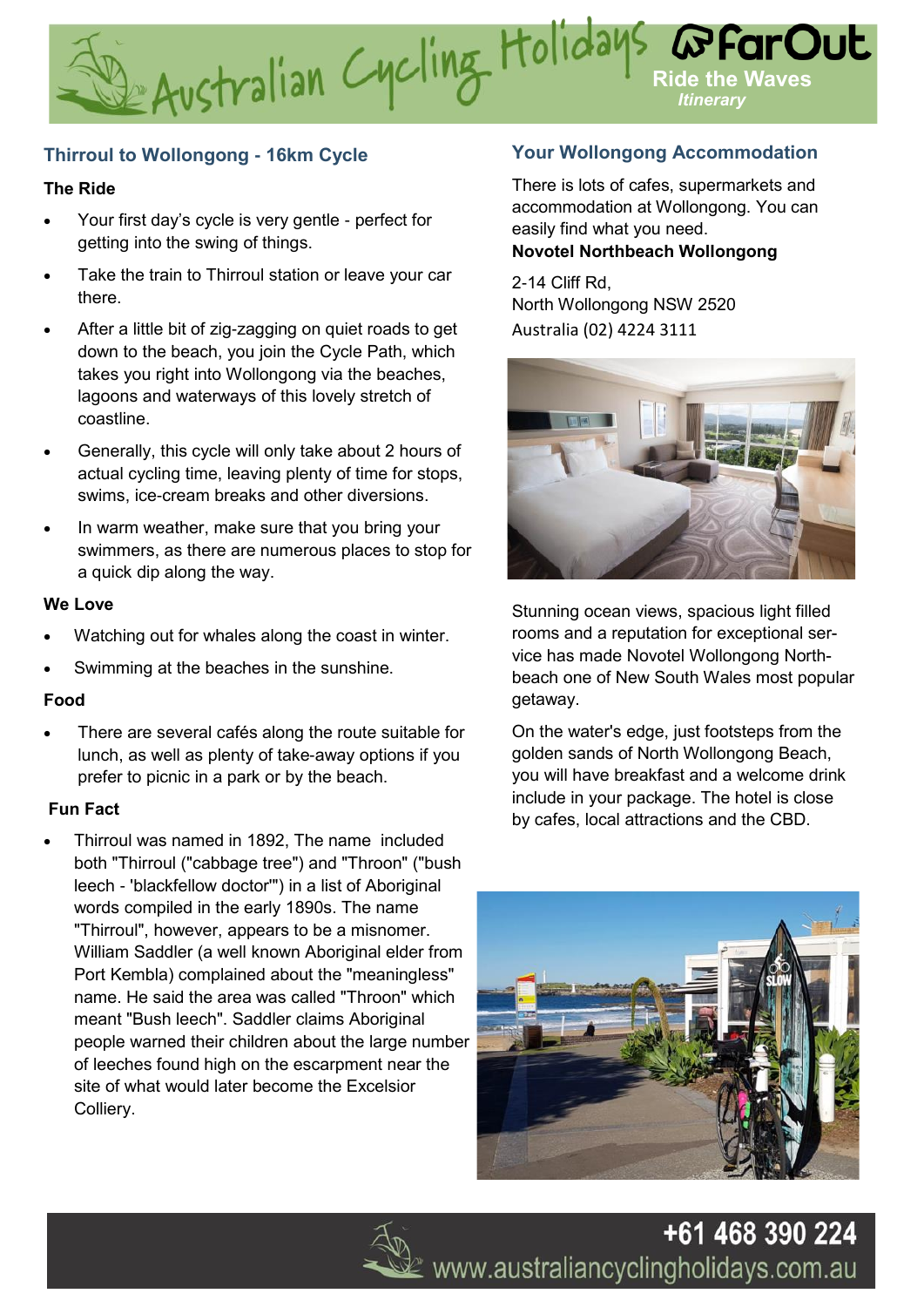

#### **Wollongong to Windang - 25km Cycle**

#### **The Ride**

- Explore the lovely Boat Harbour at Wollongong then head inland to the Nan Tien Temple. Here you can wander through the temples and gardens, or dine at the lovely tea house. Please note that you are not permitted to cycle in temple grounds, and that respectful attire should be worn for going inside the temples.
- From the Temple, you head down to Lake Illawarra, and cycle around the shoreline. For lunch, we recommend either taking a packed lunch for a picnic by the lake, or stopping at one of the following:
- The Tea House at Nan Tien Temple (delicious noodle and vegetarian dishes)
- It is a flat cycle all the way to the Windang Tourist Park for the night. You will pass by the out the put-put golf course and stay at the lake's entrance
- **We Love**
- The cycle around the lake.
- Nan Tien Temple, the largest Buddhist Temple in the Southern Hemisphere. This very different experience has grandeur architecture, art and culture, unique exhibitions and vegetarian culinary delights

#### **Food**

The Tea House at Nan Tien Temple (delicious noodle and vegetarian dishes)

#### **Fun Fact**

• Windang is an aboriginal word meaning "scene of a fight". William Turnbull purchased land in the area in 1920 and erected a two-story building called "Wyndang House". Excelsior Colliery.

#### **Your Windang Accommodation**

Windang has a supermarket, cafes and only has the Tourist Park with ensuite cabins. So if needed, choose another accommodation along the route

Windang Beach Tourist Park Fern St, Windang (02) 4297 3166



Windang Beach Tourist Park is nestled between picturesque Lake Illawarra and the sparkling blue waters of Windang Beach, this park is a haven for water enthusiasts, offering the very best in fishing, boating, windsurfing and surfing, or simply enjoy the golden sunrises or moonlight caressed waters.

The Park offers a variety of self-contained 1, 2 or 3 bedroom cabins - many equipped with washing machine and dryer, air conditioning, spa, private BBQ, and undercover verandahs with lake views.







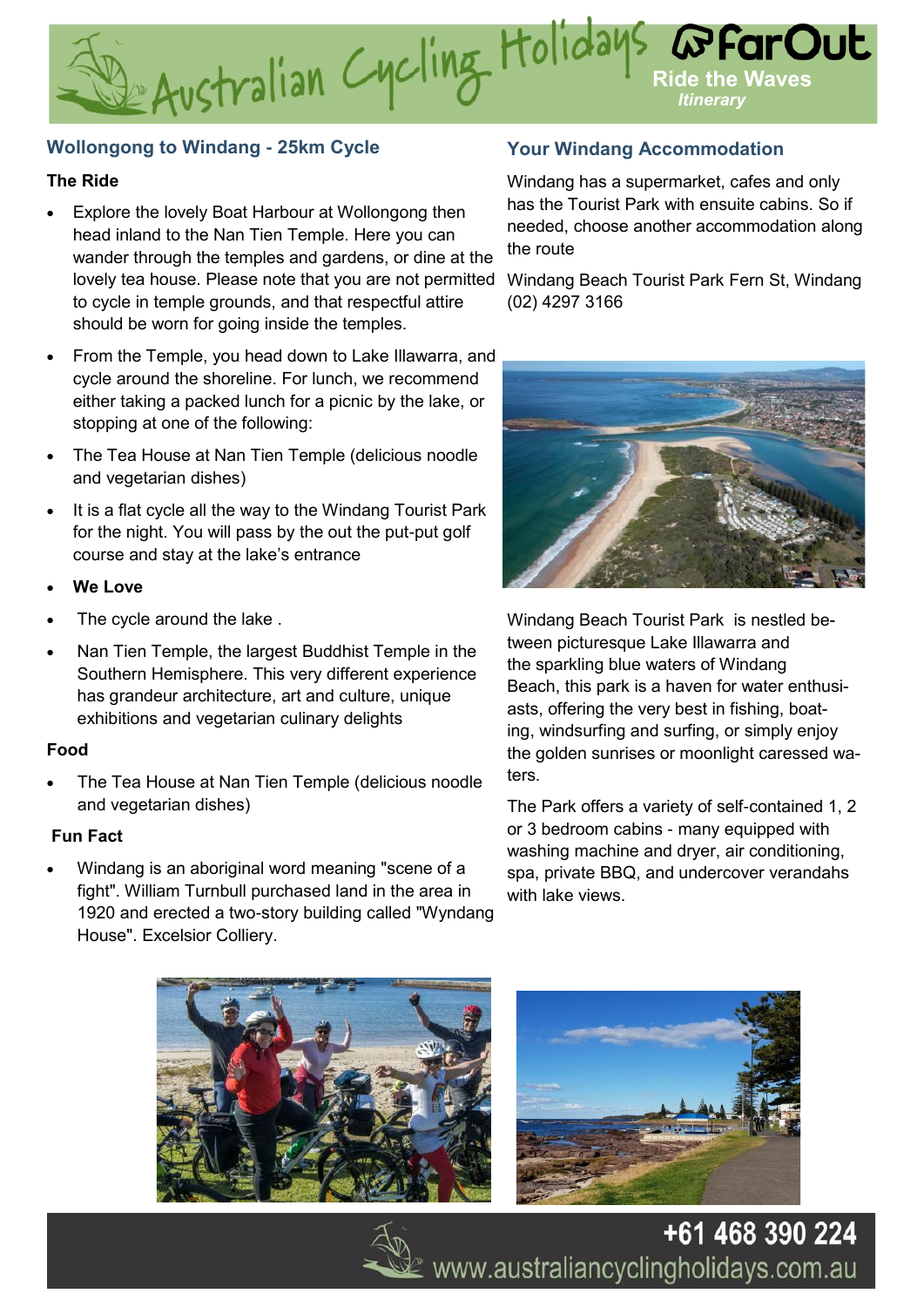# **Ride the Waves** *Itinerary*

#### **Windang to Kiama - 25km Cycle**

#### **The Ride**

- Your third day's ride starts out along the bike path by the beach, and in to the pretty Shellharbour Village. With plenty of cafes and restaurants, this is a great place for an early lunch or morning tea.
- After navigating the quiet suburbs around Shellharbour, your cycle then takes you through mangrove swamps to the mouth of the Minnamurra River.
- From the Minnamurra River to Kiama is quite a hilly ride, and so we recommend allowing plenty of time for this last 8kms! This section is also very dramatic and beautiful with some great views - we guarantee that you won't want to hurry through it. Most children under 11 years of age find that these short but steep hills are too difficult to cycle up, so please be prepared to take your time and walk up these hills.
- This section also has some great swimming beaches and picnic locations, as well as a couple of cafes and some take away shops. These are marked on your maps, and are great for breaking up this last section of the ride.
- Kiama is a very popular holiday destination, with plenty of cafes, restaurants and sights, including the beautiful headland and blowhole.
- Take the train back to Thirroul with your bikes.

#### **We Love**

The wonderful wild coastal views...

#### **Food**

• The cafes at Shellharbour.

#### **Fun Fact**

The Kiama Blowhole is the largest in the world and was seen by George Bass in 1797.

#### **Train Details**

#### **Travelling from Sydney to Waterfall**

Waterfall Station is on the South Coast train line. Trains depart from central Sydney approximately every 20 minutes, and take about 1 hour. Please refer to [www.transportnsw.info](http://www.transportnsw.info) for travel information, or contact Australian Cycling Holidays for assistance on where and when to catch the train.

#### **Returning from Kiama**

You can take a train from Kiama back to Thirroul or Sydney.







+61 468 390 224  $\overline{\mathbb{Z}}$  www.australiancyclingholidays.com.au